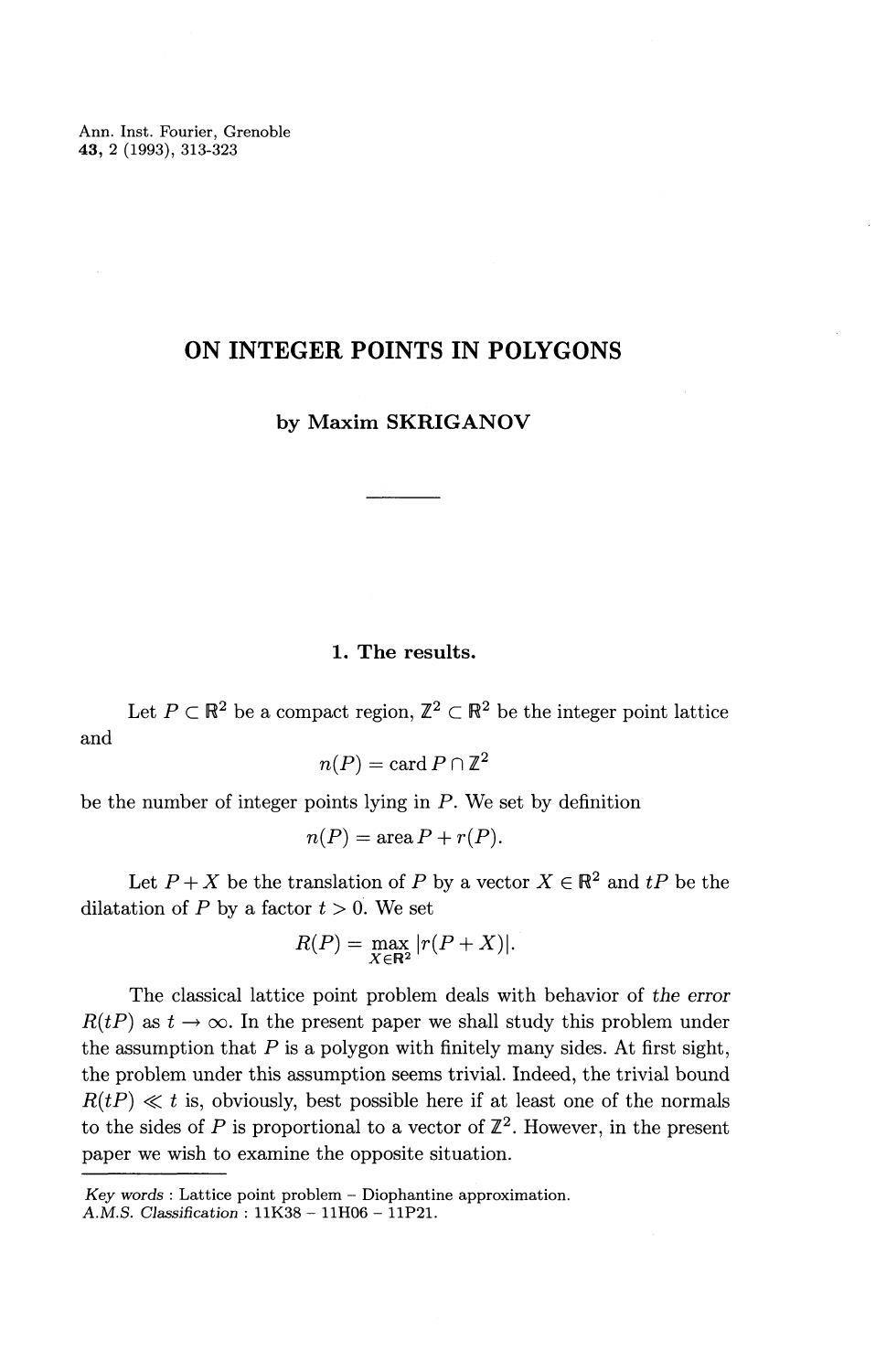#### 314 MAXIM SKRIGANOV

We shall use the following definitions. The polygon  $P$  is said to be *irrational* if the normals to its sides are proportional to the vectors with coordinates  $(1, \alpha_j)$ ,  $j = 1, \ldots, h$  (h is the number of sides of P) and all of *the slopes*  $\alpha_1, \ldots, \alpha_h$  are irrational numbers. If all of the slopes  $\alpha_1, \ldots, \alpha_h$ are irrational algebraic numbers the polygon P is said to be *algebraic.* We shall use the notation  $P_A$  for the polygon with a given set of slopes  $A = (\alpha_1, \ldots, \alpha_h).$ 

It turns out that for irrational polygons the error term can be *logarithmically small.* Thus the asymptotic behavior of the error is extremely *unstable* with respect to small variations of the polygon. The phenomenon of such amazingly instability as well as the possibility of logarithmically small errors in the lattice point problem were first studied in the author's papers [Sl], [S2].(\*)

We wish to state one of our results from [S2]. Let  $\alpha = [a_0; a_1, a_2, a_3, \cdots]$ ,  $a_j \in \mathbb{Z}$ , be the continued fraction expansion of an irrational  $\alpha$  with partial quotients  $a_j \geq 1, j \geq 1$  (cf. [L] and [P] for all details concerning continued fractions). We introduce the following arithmetic function<br>  $q_{\alpha}(\rho) = \sum a_j$ 

$$
q_{\alpha}(\rho) = \sum_{1 \leq j \leq \rho} a_j
$$

for real  $\rho \geq 1$ .

THEOREM 1 (cf. [S2], Th. 6.1). — For *any irrational polygon PA one has the bound h*

$$
R(tP_A) \ll \sum_{j=1}^h q_{\alpha_j}(5\ell n\ t).
$$

Using this theorem one can easily give a lot of examples of polygons with extremely small errors. For this purpose it is sufficient to choose natural partial quotients as we like, since the corresponding continued fraction always converges. We mention here only two examples.

*Example 1.* — Let the partial quotients of all of the slopes  $A =$  $(\alpha_1,\ldots,\alpha_h)$  be bounded by a constant, say, all of the slopes  $A =$  $(\alpha_1,\ldots,\alpha_h)$  be quadratic irrationalities. Then for the corresponding irrational polygon  $P_A$  one has the bound

$$
R(tP_A) \ll \ell n \ t.
$$

<sup>(\*)</sup> In connection with this, the following works should be also mentioned : the well known memoir [HL] by Hardy and Littlewood which is rather closed to the matter of our study and the paper [R2] by Randol where a logarithmic bound was given for the mean value of the error over all rotations of the polygon.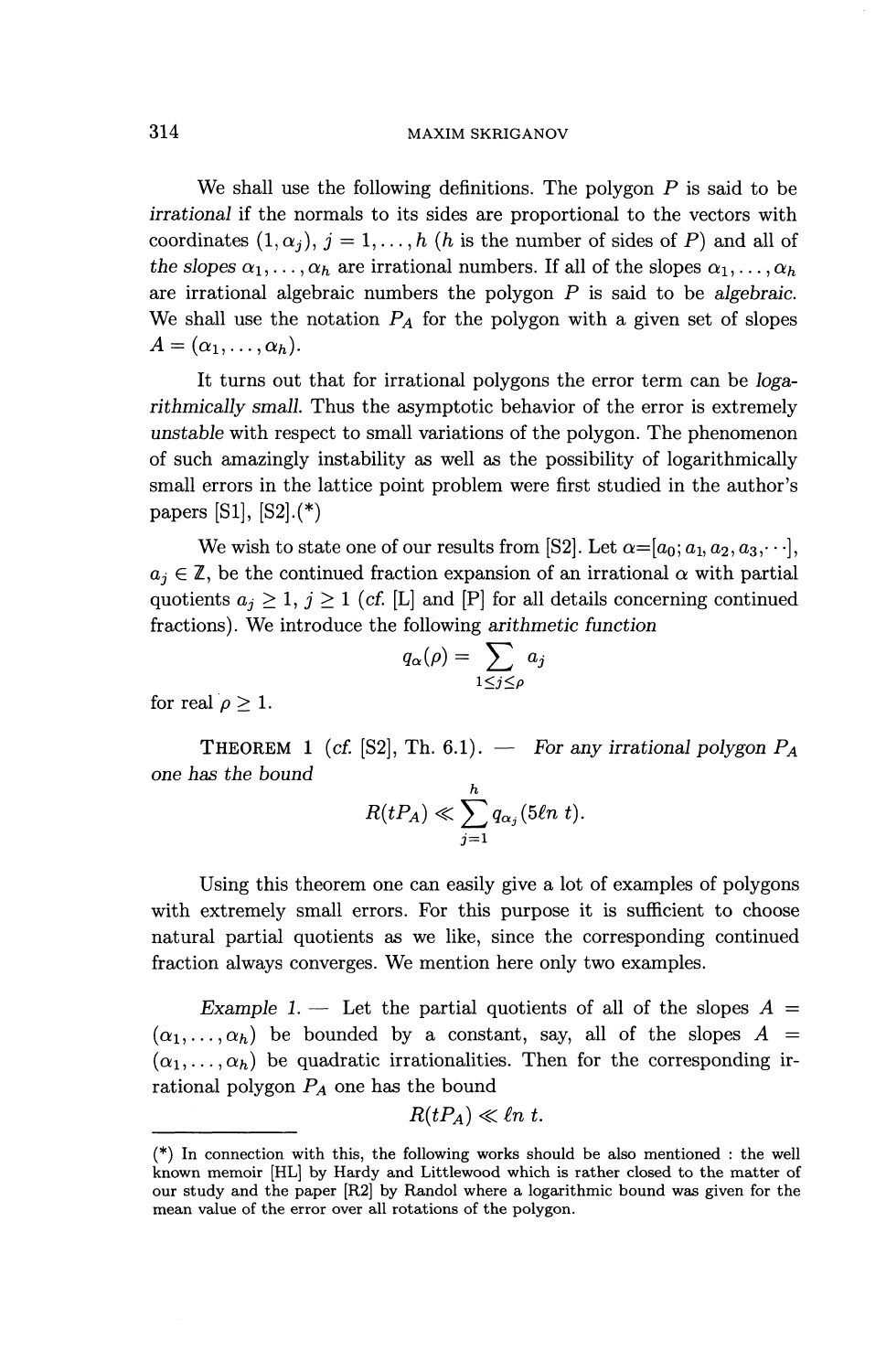*Example 2. —* The famous *Euler's* formula (cf. [L], Chap. 5, Sect. 1

and [P], §64) gives the following continued fraction expansion  
\n
$$
\tanh\frac{1}{k} = \frac{e^{2/k} - 1}{e^{2/k} + 1} = [0; k, 3k, 5k, 7k, 9k, \cdots]
$$

where *e* is the base of natural logarithms and  $k = 1, 2, \cdots$ . Now, let all of the slopes  $A = (\alpha_1, \ldots, \alpha_h)$  be transcendental numbers of the indicated form. Then one has the bound

$$
R(tP_A) \ll \ell n^2 \ t.
$$

It is well known that for almost all  $\alpha \in \mathbb{R}^1$  the arithmetic function  $q_{\alpha}(\rho)$  satisfies the estimate  $q_{\alpha}(\rho) \ll \rho \varphi(\ell n \rho)$  as  $\rho \to \infty$ , where  $\varphi(t), t > 0$ , is an arbitrary nondecreasing positive function such that the series

$$
\sum_{j=1}^{\infty} \frac{1}{\varphi(j)}
$$

converges (cf. [Kh], p. 123). Taking this statement into account we derive from Theorem 1 the following "*metrical"* result.

THEOREM 2. — *Let the number h of sides of polygons PA be fixed. Then for almost all slopes*  $A = (\alpha_1, \dots, \alpha_h) \in \mathbb{R}^h$  *one has the bound* 

 $R(tP_A) \ll \ell n \ t \cdot \varphi(2\ell n \ \ell n \ t),$ 

where the function  $\varphi(\cdot)$  is indicated above.

*In particular (if we take*  $\varphi(t) = t^{1+\epsilon}$ *), for almost all slopes A =*  $(\alpha_1,\ldots,\alpha_h) \in \mathbb{R}^h$  one has the bound

 $R(tP_A) \ll \ell n \; t \cdot (\ell n \; \ell n \; t)^{1+\delta}$ 

with arbitrarily small  $\varepsilon > 0$ .

Theorem 2 shows that the appearance of logarithmically small errors on the set of all polygons is quite typical.

Continued fractions that had been used in Theorem 1 are not always convenient, say, for general algebraic polygons, since, nothing is known about the growth properties of the partial quotients for algebraic irrationalities of degree  $> 2$ . In the present paper we wish to evaluate the error for a polygon PA directly in the terms of *diophantine properties* of its slopes  $A = (\alpha_1,\ldots,\alpha_h).$ 

To state our results we recall some definitions (cf. [KN], Chap. 2, Sect. 3). For a real number *t,* let *(t)* denote the distance from *t* to the nearest integer, namely,

mely,  
\n
$$
\langle t \rangle = \min_{n \in \mathbb{Z}} |t - n| = \min[\{t\}, 1 - \{t\}],
$$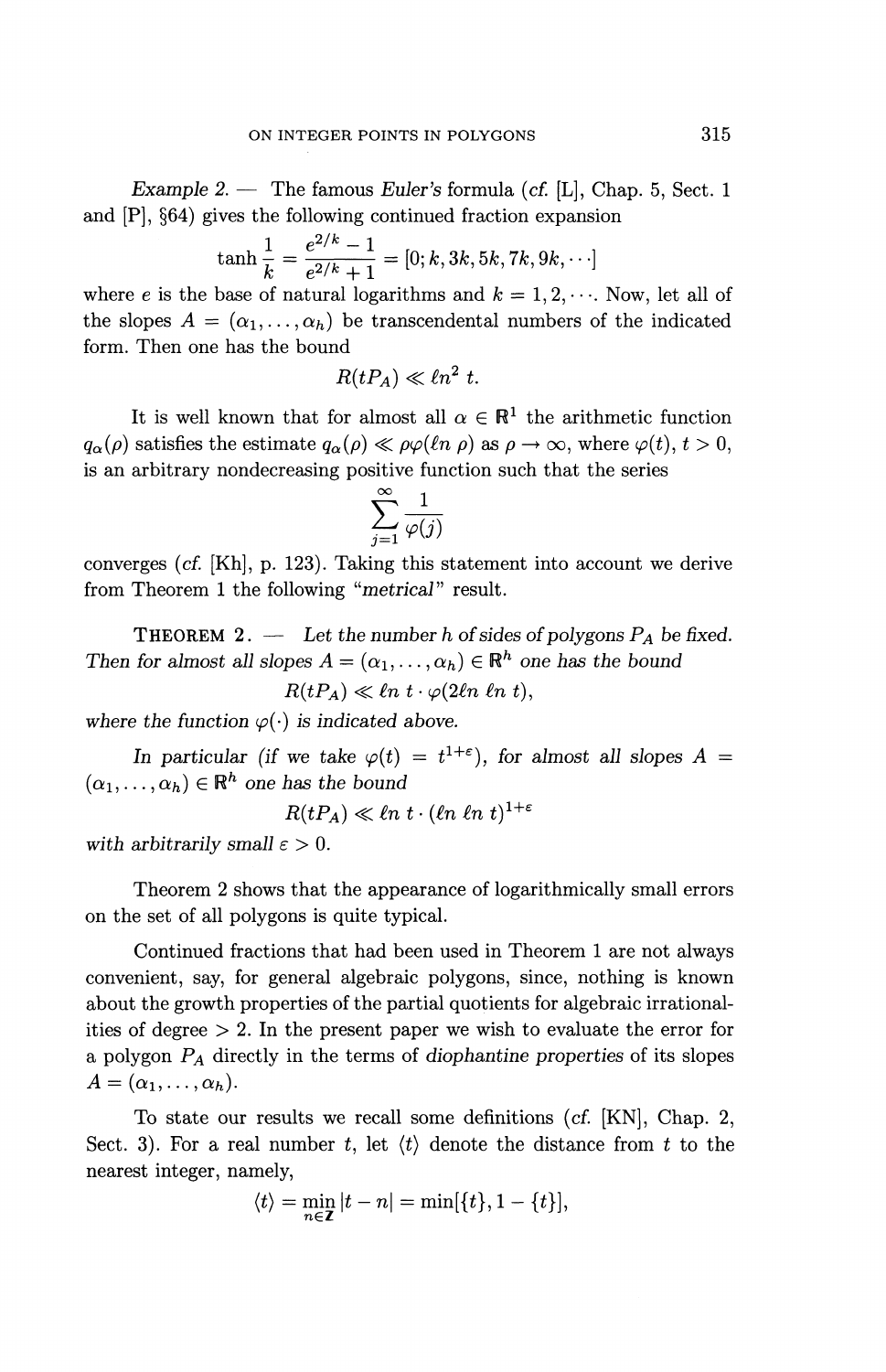## 316 MAXIM SKRIGANOV

where  $\{t\}$  is the fractional part of *t*. Let  $\Psi(t)$ ,  $t > 0$ , be a nondecreasing positive function. The irrational  $\alpha$  is said to be of type  $\lt \Psi$  if the inequality

$$
q\langle \alpha q\rangle > \frac{1}{\Psi(q)}
$$

holds for all positive integers q. This definition was given by Lang (cf. [L], Chap. 2, Sect. 1).

The irrational polygon  $P_A$  is said to be of type  $\lt \Psi$  if all of its slopes  $A = (\alpha_1, \ldots, \alpha_h)$  are of type  $\lt \Psi$ .

THEOREM 3. — For any irrational polygon  $P_A$  of type  $\lt \Psi$  one *has the bound*

$$
R(tP_A) \ll t\rho^{-\theta} + \Psi(\rho)\ell n^2 \rho,
$$

where  $0 < \theta < 1$  is arbitrarily fixed and  $\rho \geq 1$  is an arbitrary parameter; *moreover the constant implied by*  $\ll$  *is independent of*  $\rho$ *.* 

The proof of this theorem will be given in the next section. Note that the bound of Theorem 3 can be slightly improved, namely, the factor  $ln^2$   $\rho$  can be replaced by  $ln \rho$ . However, this improvement requires more complicated techniques and is not given here.

The famous theorem of *Thue-Siegel-Roth* says that every irrational algebraic number  $\alpha$  is of type  $\langle \Psi_{\varepsilon}$ , where  $\Psi_{\varepsilon}(t) = c_{\varepsilon} t^{\varepsilon}$  with arbitrarily small  $\varepsilon > 0$  and a suitable  $c_{\varepsilon} = c_{\varepsilon}(\alpha) > 0$  (cf. [Sch]). Taking this statement into account and choosing  $\rho^{\theta} = t$  we derive from Theorem 3 the following result.

THEOREM 4. — For *any algebraic polygon P one has the bound*

 $R(tP) \ll t^{\varepsilon}$ 

with arbitrarily small  $\varepsilon > 0$ .

Note that the upper bounds given in Theorems 1-4 are rather sharp. For example, one can prove that for every parallelogram  $\Pi$  the following *omega-theorem*

$$
R(t\Pi) = \Omega(\ln t)
$$

holds.

Perhaps, it is worth to mention also the following simple corollary of Theorem 3.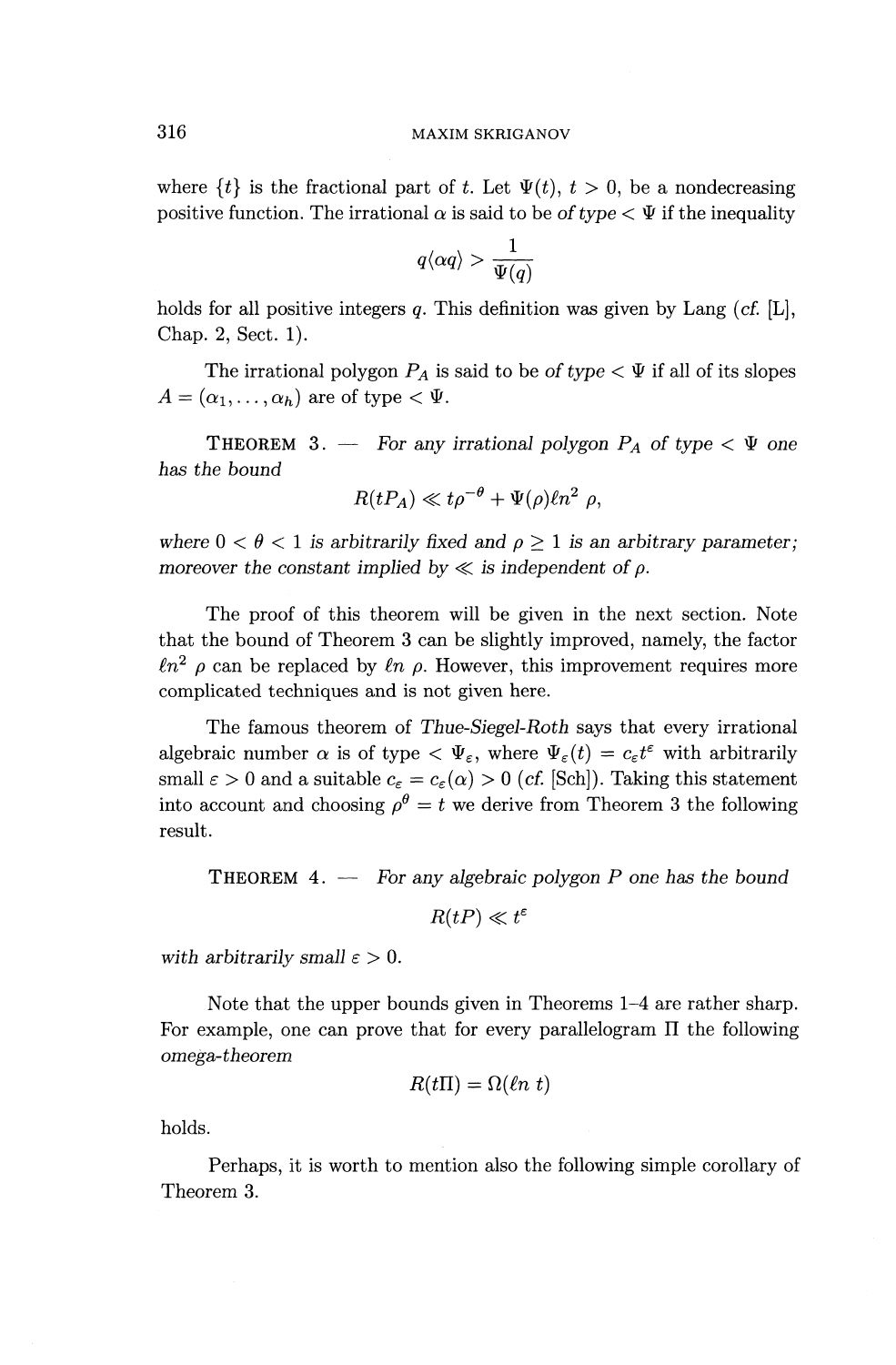THEOREM 5. — For *any irrational polygon P one has the bound*  $R(tP) = o(t)$ .

Indeed, any irrational polygon P is of type  $\langle \Psi_P, \text{ with certain } \Psi_P(t) \rangle$ . Choosing the parameter  $\rho = \rho(t)$  in Theorem 3 such that  $\rho \to \infty$  as  $t \to \infty$ , but at the same time  $\Psi_P(\rho)\ell n^2$   $\rho = o(t)$ , we complete the proof. The bound of Theorem 5 cannot be improved on the set of all irrational polygons  $(cf. [HL]).$ 

The reader can ask the question : are there regions besides polygons with logarithmically small errors terms in the lattice point problem? We conjecture that the answer is negative and the set of polygons is the only class of regions with logarithmically small errors. I checked this conjecture only for regions bounded by finitely many pieces of analytic curves. For general regions this problem requires, probably, more deep analysis of the Fourier transform of the characteristic functions of planar sets in the spirit of works by Randol [R2] and Colin de Verdiere [CV]. The author hopes to touch this task on a suitable occasion.

The foregoing results give rather complete picture of the behavior of the errors terms for polygons in the plane. These results form a part of much more complete theory of *anomaly small errors* in the lattice point problem that can be developed in arbitrary dimensions and that will be given in consequent author's papers (see [S3] and [S4]).

It gives me pleasure to express my sincere appreciation to professor Colin de Verdiere for his hospitality in Institut Fourier where this paper had been written and given as a lecture.

## **2. Proof of Theorem 3.**

In proving we shall need the following ingredients.

**i. General bounds for the number of integer points in compact regions** (cf. [CV], [Rl], here we follow [S2], Sect. 3).

We recall the definition : given a compact region  $P$  and a number  $\tau$ ,  $0 < \tau \leq 1$ ; we say that the compact regions  $P^{\pm}_{\tau}$  form a  $\tau$ -approximation of P if  $P^-_7 \subset P \subset P^+_7$  and the points of the boundaries  $\partial P^{\pm}_7$  are at a distance  $\geq \tau$  from the boundary  $\partial P$ .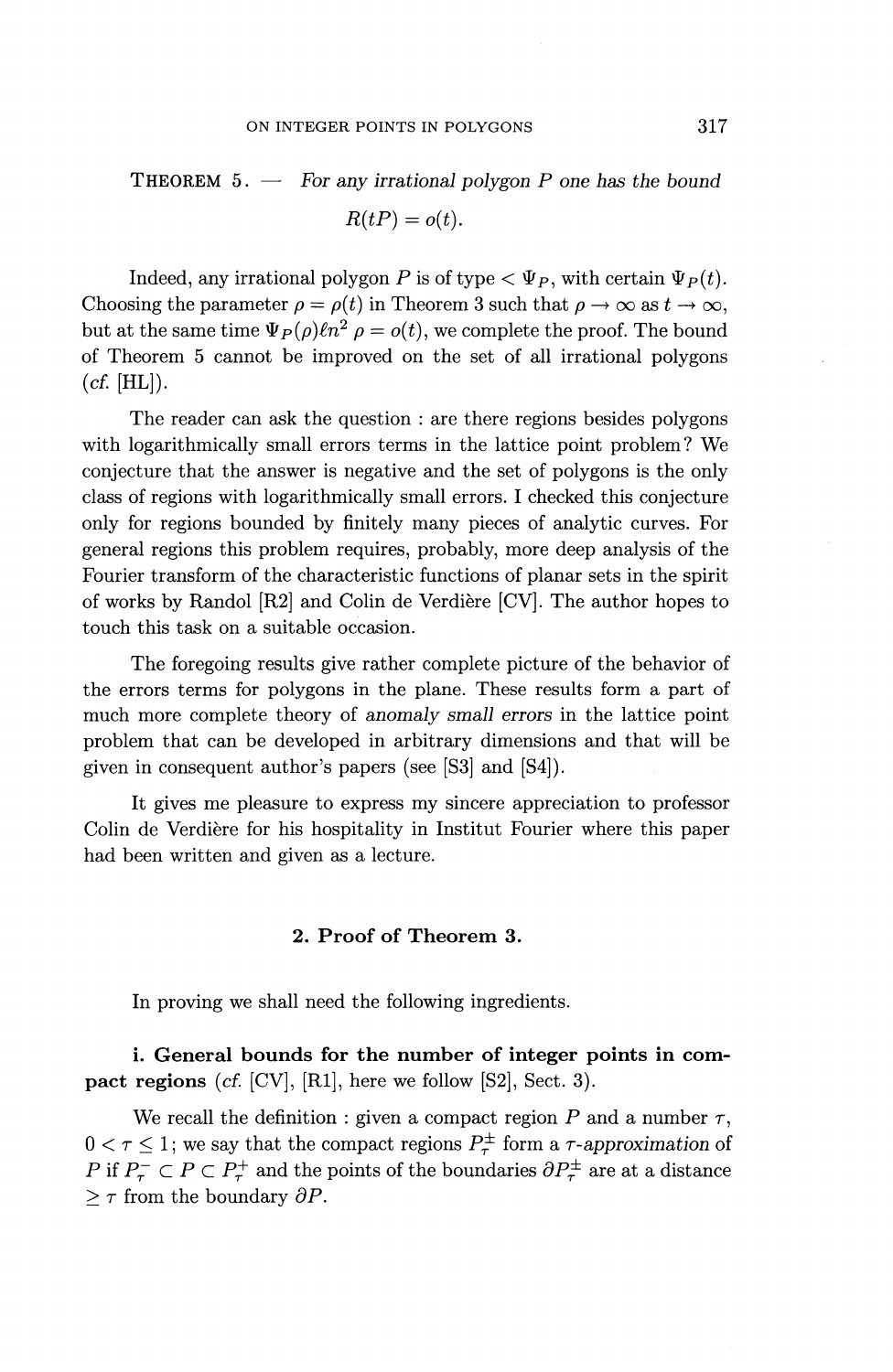### **318** MAXIM **SKRIGANOV**

Let  $\chi(\mathcal{P}, X)$ ,  $X \in \mathbb{R}^2$ , denote the characteristic function of a region *P* and let

$$
\widetilde{\chi}(\mathcal{P}, Y) = \iint_{\mathcal{P}} \exp(2\pi i Y \cdot X) dX, \quad i = \sqrt{-1},
$$

be the Fourier transform of  $\chi(\mathcal{P},X)$ . We use the notation  $Y \cdot X$  for the inner product of the vectors  $Y$  and  $X$ , and the notation  $|X|$  for the norm.

Fix a non-negative function  $G(X)$ ,  $X \in \mathbb{R}^2$ , of the class  $C^{\infty}$  with the support inside the disk  $|X| \leq 1$ , and assume that  $\int G(X)dX = 1$ . We set  $G_{\tau}(X) = \tau^{-2}G(\tau^{-1}X),$  0 <  $\tau$  < 1. Taking into account that the Fourier transform  $\widetilde{G}_{\tau}(Y) = \widetilde{G}(\tau Y)$  we obtain the estimates (2.1)  $|\widetilde{G}_{\tau}(Y)| \leq C_B(\tau|Y|)^{-B}$ ,  $|\widetilde{G}_{\tau}(Y)| \leq 1$ 

with any  $B > 1$  and some  $C_B > 0$ .

**LEMMA** 1. — Let a compact region  $P \subset \mathbb{R}^2$  be given. Then for any  $\tau$ -approximation  $P^{\pm}$  of P one has the bound for the error  $R(P)$ 

approximation 
$$
F_{\tau}^{-}
$$
 or P one has the bound for the error  $R(P)$   
\n
$$
R(P) \le \operatorname{area} P_{\tau}^{+} - \operatorname{area} P_{\tau}^{-} + \sum_{\gamma \in \mathbb{Z}^{2}}' \left( |\widetilde{\chi}(P_{\tau}^{+}, \gamma| + |\widetilde{\chi}(P_{\tau}^{-}, \gamma)|) | \widetilde{G}(\tau \gamma)|, \right)
$$

where the prime over  $\sum$  means that the summand with  $\gamma = 0$  is omitted.

Proof of Lemma 1 is identical with the proof of Lemma **3.3** in [S2].

**ii. The Fourier transform of the characteristic function of a polygon (here we follow [S4]).**

Let  $\boldsymbol{P}$  be a convex polygon with counterclockwise oriented boundary

$$
\partial P = \sum_{j=1}^{n} S_j,
$$

where  $S_j = [A_j, A_{j+1}]$  are oriented sides joining the vertices  $A_j$  and  $A_{j+1}$ ; moreover  $A_{h+1} = A_1$ .

Let  $N_j$  be normals to  $S_j$  and  $L_j$  be the unit vectors in the direction of  $S_i$ .

LEMMA 2. — *In the above notation one has the following estimates for the Fourier transform of the characteristic function*  $\tilde{\chi}(P, Y)$  of the *polygon P*

$$
|\widetilde{\chi}(P,Y)| \le \frac{1}{2\pi|Y|} \quad \text{perimeter } P,
$$
  

$$
|\widetilde{\chi}(P,Y)| \le \frac{1}{2\pi^2|Y|^2} \sum_{j=1}^h \frac{|Y \cdot N_j|}{|Y \cdot L_j|}.
$$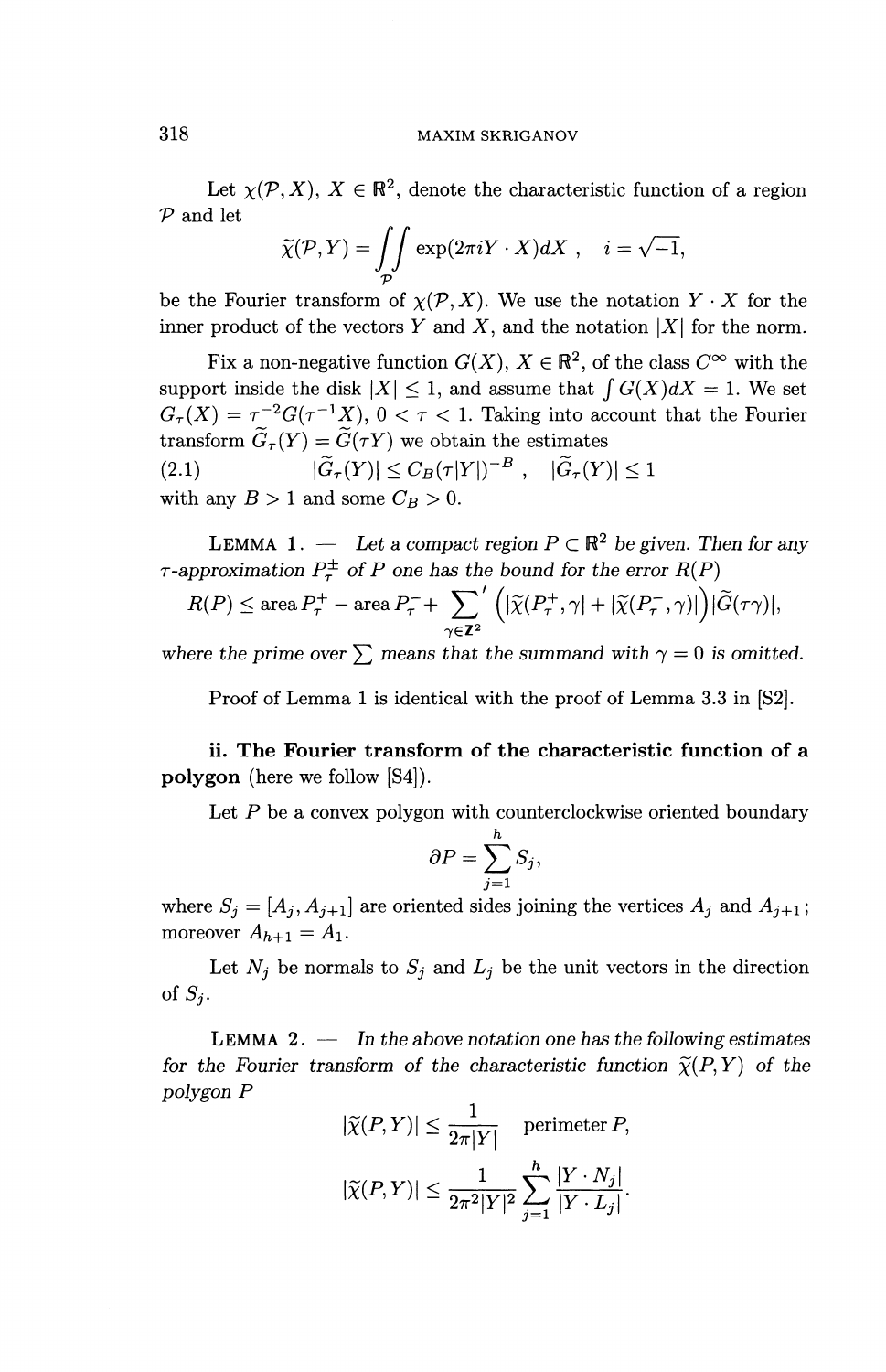*Proof. —* The statements of Lemma 2 are direct corollaries of the following explicit formulas for  $\widetilde{\chi}(P, Y)$ . Let  $\Delta$  be the Laplacian in variables  $X \in \mathbb{R}^2$  and  $\frac{\partial}{\partial X}$  be the normal derivative at a given point  $X \in \partial P$ . One has

$$
-4\pi^2|Y|^2\widetilde{\chi}(P,Y)=\iint_P\Delta\exp(2\pi iY\cdot X)dX.
$$

Integration by parts gives

$$
-4\pi^{2}|Y|^{2}\widetilde{\chi}(P,Y) = \int_{\partial P} \frac{\partial}{\partial N} \exp(2\pi iY \cdot X)dX
$$
  
= 
$$
\sum_{j=1}^{h} \int_{S_{j}} \frac{\partial}{\partial N} \exp(2\pi iY \cdot X)dX
$$
  
= 
$$
\sum_{j=1}^{h} 2\pi iY \cdot N_{j} \int_{S_{j}} \exp(2\pi iY \cdot X)dX.
$$

Now, first estimate of lemma follows from this formula at once. For the second estimate we have to calculate in this formula the integrals over the segments  $S_j$ . As a result

$$
-4\pi^2|Y|^2\widetilde{\chi}(P,Y)=\sum_{j=1}^h\frac{Y\cdot N_j}{Y\cdot L_j}\Big[\exp(2\pi iY\cdot A_{j+1})-\exp(2\pi iY\cdot A_j)\Big].
$$

This completes the proof.

**iii. Some results from diophantine approximations** (cf. [HL], [L], [Sch], here we follow [KN] and [L]).

Let  $\alpha$  be an irrational number. We introduce the arithmetic function

$$
\xi_\alpha(\rho)=\sum_{1\leq q\leq \rho}\frac{1}{q\langle \alpha q\rangle}
$$

for real  $\rho \geq 1$ .

LEMMA 3. — Let 
$$
\alpha
$$
 be of type  $\langle \Psi$ . Then one has the estimate  

$$
\xi_{\alpha}(\rho) \ll \Psi(2\rho)\ln^2 \rho.
$$

For the proof of Lemma 3 we refer to [KN], Chap. 3, Sect. 3, Lemma 3.3. Note that the bounds for such sums were first given in [HL] in terms of continued fractions and in [L], Chap. 3, Sect. 2, in terms of the type of  $\alpha$ .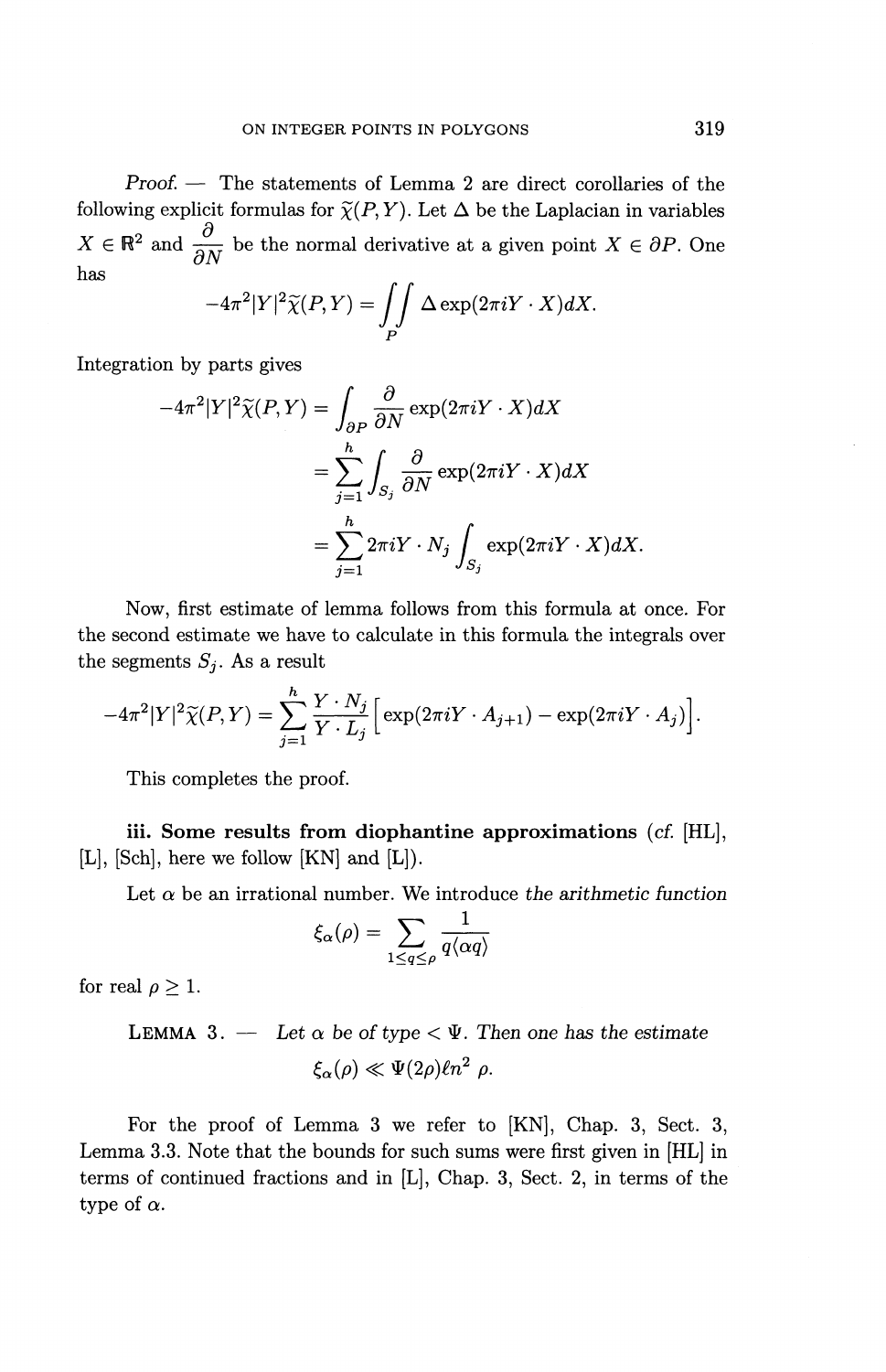We introduce another *arithmetic function*

$$
\sigma_\alpha(\rho) = \sum_{1 \leq q \leq \rho} \frac{1}{q} \sum_{1 \leq p \leq \rho} \frac{1}{|p - \alpha q|}
$$

for irrational  $\alpha$  and real  $\rho \geq 1$ .

LEMMA 4. — Let 
$$
\alpha
$$
 be of type  $\langle \Psi$ . Then one has the estimate  

$$
\sigma_{\alpha}(\rho) \ll \Psi(2\rho)\ell n^2 \rho.
$$

Proof. — Let us estimate the inner sum in the definition of  $\sigma_\alpha(\rho)$ . If the number  $\alpha q$  is outside of the interval  $[1/2; \rho + 1/2]$ , then we have the bound

$$
\sum_{1 \le p \le \rho} \frac{1}{|p - \alpha q|} \le \sum_{1 \le \ell \le \rho} \frac{1}{\frac{1}{2} + \ell} \ll \ell n \; \rho < \frac{1}{\langle \alpha q \rangle} + \ell n \; \rho.
$$

Let  $\alpha q$  be inside the interval  $[1/2; \rho + 1/2]$  and let  $\alpha q = \langle \alpha q \rangle + p_0$ where  $p_0 \in \mathbb{Z} \cap [1, \rho]$ , then we have the bound

$$
\sum_{1 \le p \le \rho} \frac{1}{|p - \alpha q|} = \frac{1}{\langle \alpha q \rangle} + \sum_{\substack{1 \le p \le \rho \\ p \ne p_0}} \frac{1}{|p - \alpha q|} \le \frac{1}{\langle \alpha q \rangle} + 2 \sum_{1 \le \ell \le \rho} \frac{1}{\frac{1}{2} + \ell} \ll \frac{1}{\langle \alpha q \rangle} + \ell n \rho.
$$

Using these bounds we find that

$$
\sigma_{\alpha}(\rho) \ll \sum_{1 \le q \le \rho} \frac{1}{q \langle \alpha q \rangle} + \ell n \rho \sum_{1 \le q \le \rho} \frac{1}{q} \ll \xi_{\alpha}(\rho) + \ell n^2 \rho.
$$

The reference to Lemma 3 completes the proof.

Now we are in position to prove Theorem 3. Let  $P_A$  be an irrational polygon of type  $\langle \Psi$ . Without loss of generality we can assume that  $P_A$ is convex. Really, extending the sides of a given polygon  $P_A$  we obtain a fragmentation of  $P_A$  into a collection of disjoint convex polygons with the same set A of slopes, and it remains to prove Theorem 3 for each of these fragments.

The convex polygon  $tP_A$  can be given by the inequalities

$$
tP_A = \{ X \in \mathbb{R}^2 : X \cdot N_j \le b_j t, \quad j = 1, ..., h \}
$$

where  $b_1, \ldots, b_h$  are some constant independent of *t*. We choose the following  $\tau$ -approximations for  $tP_A$ 

$$
P_{\tau}^{\pm}(t) = \{ X \in \mathbb{R}^2 : X \cdot N_j \le b_j t \pm \tau, \quad j = 1, \dots, h \},\
$$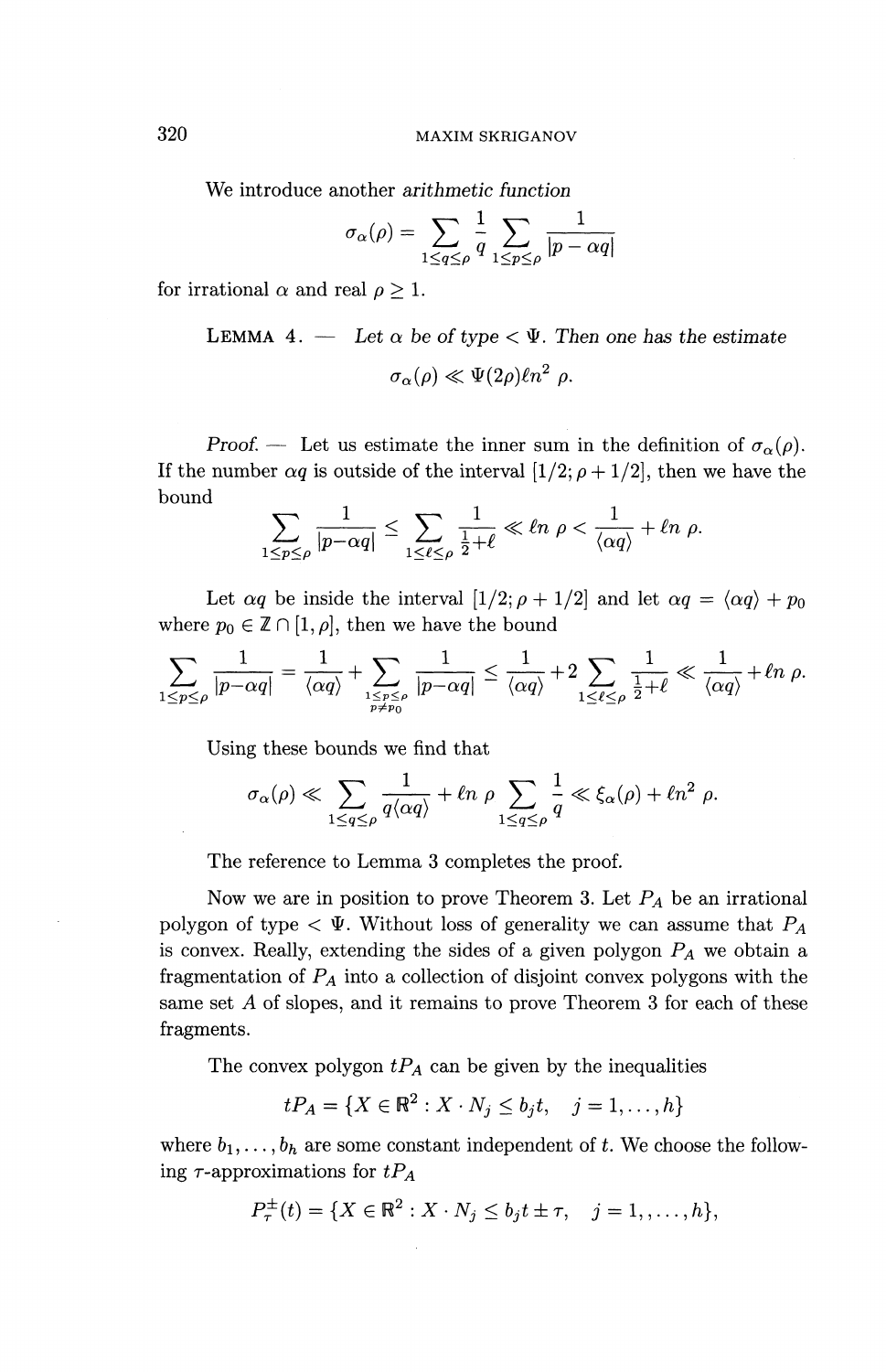$0 < \tau \leq 1, t \geq 1$ ; moreover

area 
$$
P_{\tau}^{\pm}(t) = t^2
$$
 area  $P \pm \tau t$  perimeter  $P + O(\tau^2)$ ,  
perimeter  $P_{\tau}^{\pm}(t) = t$  perimeter  $P + O(\tau)$ .

Note that the normals  $N_1, \ldots, N_h$  to the sides and the unit vectors  $L_1,\ldots,L_h$  in the directions of the sides are the same for all polygons  $tP_A$ ,  $P^{\pm}_{\tau}(t)$  and they are of the form

$$
N_j = c_j(1, \alpha_j), L_j = c_j(-\alpha_j, 1), c_j^2 = \frac{1}{1 + \alpha_j^2}, j = 1, \dots, h.
$$

From Lemma 1 we derive the following bound

(2.2)  
\n
$$
R(tP) \leq 2\tau t \text{ perimeter } P + O(\tau^2) + \sum_{\gamma \in \mathbb{Z}^2} \left( |\widetilde{\chi}(P_{\tau}^+(t), \gamma)| + |\widetilde{\chi}(P_{\tau}^-(t), \gamma)| \right) |\widetilde{G}(\tau \gamma)|.
$$

Further we shall assume that  $\tau = \rho^{-\theta}$ , where  $\rho \ge 1$  is large parameter and  $B-1$  $\theta = \frac{B-1}{B+1}$ , moreover *B* is taken from (2.1). Let  $K_{\rho} \subset \mathbb{R}^2$  be the square

$$
K_{\rho} = \{ X = (x, y) \in \mathbb{R}^2 : |x| < \rho, |y| < \rho \}
$$

 $K_{\rho} = \{X = (x, y) \in \mathbb{R}^2 : |x| < \rho, |y| < \rho\}$ <br>and  $Q_{\rho} = \mathbb{R}^2 \setminus K_{\rho}$  be its complement. In the bound (2.2) we divide the sum over  $\gamma \in \mathbb{Z}^2$  into a sum over  $\gamma \in \mathbb{Z}^2 \cap Q_\rho$  and a sum over  $\gamma \in \mathbb{Z}^2 \cap K_\rho$ . In the first sum over  $\gamma \in \mathbb{Z}^2 \cap Q_\rho$  we replace  $|\widetilde{\chi}(P^{\pm}_{\tau}(t),Y)|$  and  $|\widetilde{G}(\tau Y)|$ by first bounds from Lemma 2 and from the formula (2.1), respectively. In the second sum over  $\gamma \in \mathbb{Z}^2 \cap K_\rho$  we use similarly second bounds from Lemma 2 and from the formula (2.1). As a result we obtain the inequality

(2.3) 
$$
R(tP) \leq 2\tau t \text{ perimeter } P + O(1) + \mathcal{D}_1 + \mathcal{D}_2,
$$

here

$$
\mathcal{D}_1 = \frac{C_B}{2\pi} \text{(perimeter } P) t \tau^{-B} \sum_{\gamma \in \mathbb{Z}^2 \cap Q_{\rho}} |\gamma|^{-B-1}
$$

$$
\mathcal{D}_2 = \sum_{\gamma \in \mathbb{Z}^2 \cap K_{\rho}}' \frac{1}{2\pi^2 |\gamma|^2} \sum_{j=1}^h \frac{|\gamma \cdot N_j|}{|\gamma \cdot L_j|} = \frac{1}{2\pi^2} \sum_{j=1}^h H_{\alpha_j}(\rho),
$$

where we introduced the arithmetic function

(2.4) 
$$
H_{\alpha}(\rho) = \sum_{|q|, |p| \le \rho} \frac{1}{q^2 + p^2} \frac{|q + \alpha p|}{|p - \alpha q|}.
$$

Recall that the prime over the sums means that the summand with  $\gamma = (q, p) = (0, 0)$  is omitted.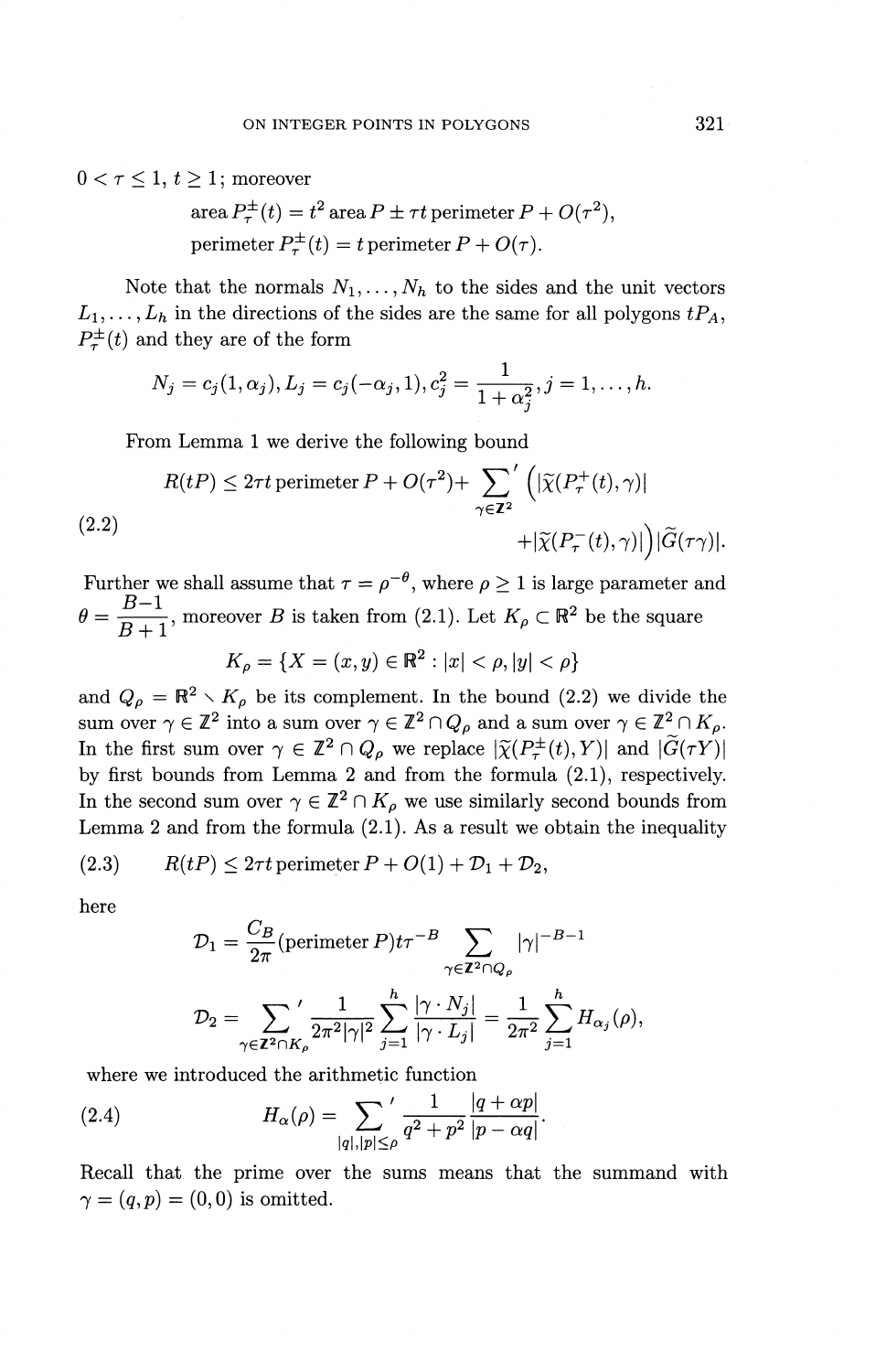The bound for  $\mathcal{D}_1$  is very simple, indeed,

$$
\mathcal{D}_1 \ll t \tau^{-B} \rho^{1-B} = t \rho^{-\theta},
$$

since

$$
\sum_{\gamma \in \mathbb{Z}^2 \cap Q_{\rho}} |\gamma|^{-B-1} \ll \rho^{1-B}.
$$

Grouping in the sum (2.4) separately terms with  $q = 0$ ,  $p \neq 0$  with  $q \neq 0, p = 0$  and with  $q \neq 0, p \neq 0$ , and using the inequality<br>  $\frac{|q + \alpha p|}{r^2} \leq \frac{1}{\alpha}(2 + |\alpha|) \frac{1}{r^2}$ 

$$
\frac{|q+\alpha p|}{q^2+p^2} \le \frac{1}{2}(2+|\alpha|)\frac{1}{|q|}
$$

we can evaluate the sum (2.4) as follows

$$
\frac{|q + \alpha p|}{q^2 + p^2} \le \frac{1}{2} (2 + |\alpha|) \frac{1}{|q|}
$$
  
uate the sum (2.4) as follows  

$$
H_{\alpha}(\rho) = 2|\alpha| \sum_{1 \le p \le \rho} \frac{1}{p} + \frac{2}{|\alpha|} \sum_{1 \le q \le \rho} \frac{1}{q}
$$

$$
+ (2 + |\alpha|) \sum_{1 \le q, p \le \rho} \frac{1}{q} \left( \frac{1}{|p - \alpha q|} + \frac{1}{|p + \alpha q|} \right)
$$

$$
\ll \ell n \rho + \sigma_{\alpha}(\rho) + \sigma_{-\alpha}(\rho) \ll \Psi(2\rho) \ell n^2 \rho,
$$

where, at the last step, Lemma 4 had been used; note also that the numbers  $\alpha$  and  $-\alpha$  are of the same type. Therefore

$$
\mathcal{D}_2 \ll \Psi(2\rho)\ell n^2 \, \rho.
$$

Substituting the above bounds for  $\mathcal{D}_1$  and  $\mathcal{D}_2$  into the inequality (2.3) we complete the proof of Theorem 3.

#### BIBLIOGRAPHY

- [CV] Y. COLIN DE VERDIERE, Nombre de points entiers dans une famille homothetique de domaines de  $\mathbb{R}^n$ , Ann. Sci. École Norm. Sup., 4e série, 10 (1977), 559–576.
- [HL] G. H. HARDY, J.E. LITTLEWOOD, Some problems of Diophantine approximation : the lattice points of a right-angled triangle, part I, Proc. London Math. Soc. (2), 20 (1922), 15-36; part II, Abh. Math. Sem. Hamburg, 1 (1922), 212-249.
- [Kh] A. KHINCHIN, Einige Satze liber Kettenbriiche, mit Anwendungen auf die Theorie der Diophantischen Approximationen, Math. Ann., 92 (1924), 115-125.
- [KN] I. KUIPERS, H. NIEDERREITER, Uniform distribution of sequences, Wiley, New-York-London, 1974.
- [L] S. LANG, Introduction to diophantine approximations, Addison-Wesley, Mass., 1966.
- [P] 0. PERRON, Die Lehre von den Kettenbriichen, 3 Aufl., Teubner, Stuttgart, 1954.